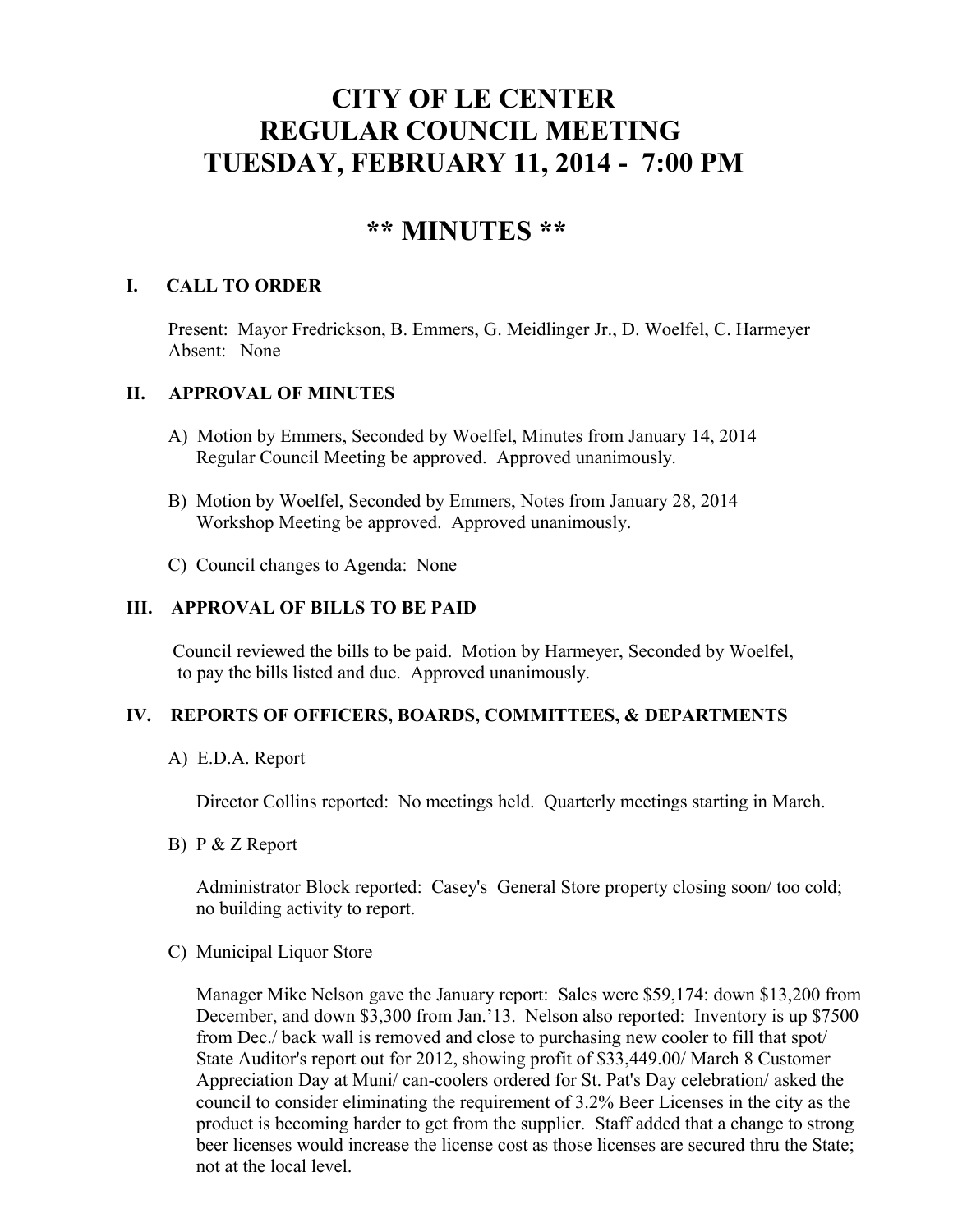D) Police Department

Police Chief Pfarr reported on the police activities for month of January: 157 calls/ 2,272 miles patrolled/ Total calls up 34%, miles up 3%. Pfarr also reported there were lots of parking tickets and complaints/ some new P/T staff started working. Motion by Meidlinger, Seconded by Woelfel, to adopt Resolution No. 2014A, thereby approving the State of Minnesota Joint Powers Agreement with the City of Le Center Police Department and Prosecuting Attorney. Approved unanimously.

E) Water, Sewer, Streets, Parks

Public Works Supt. Curt Roemhildt reported:

- Streets- Lots of snow plowing, cleaning hydrants and cleaning corners.
- Water- First time ever: frozen service lines. Jetter Clean will try to break thru the ice and hopefully not break the line. Watermain break near Winco; water back flowed thru their sewer line and flooded their floor.
- Parks- Feb. 28 boot-hockey tournement at skating rink. March 1 snow softball tournement for breast cancer on the West Park field.
	- F) Bolton & Menk Engineering (Joel Hawbaker, Engineer)

Engineer Hawbaker reported there was no final resolution on Minnesota Street project.

#### **V. PUBLIC FORUM**

There were no comments, questions, or statements from the general public.

#### **VI. OLD BUSINESS**

- A) Administrator Collins gave a report from the recent Moody's Credit Review of the city's credit rating. While Moody's officials were more encouraged by the improvement to the financial status of the city; they were unable to upgrade the rating without the fully completed 2013 city audit. They did however, remove the "negative" trending status on the rating. They did have a copy of the city Financial Management Plan and were very encouraged the city was headed in the right direction.
- B) Motion by Emmers, Seconded by Harmeyer, to approve the 3.2% beer license for the March 1<sup>st</sup> Wendy Claffey "Snow Softball Tournement for Breast Cancer." Approved unanimously.

#### **VII. NEW BUSINESS**

- A) Motion by Harmeyer, Seconded by Meidlinger, to approve the 2014 Le Center Area Fire Commission Service Agreement. Approved unanimously.
- B) Motion by Emmers, Seconded by Meidlinger, to approve the 2014 Le Sueur County Recycling Service Agreement. Approved unanimously.